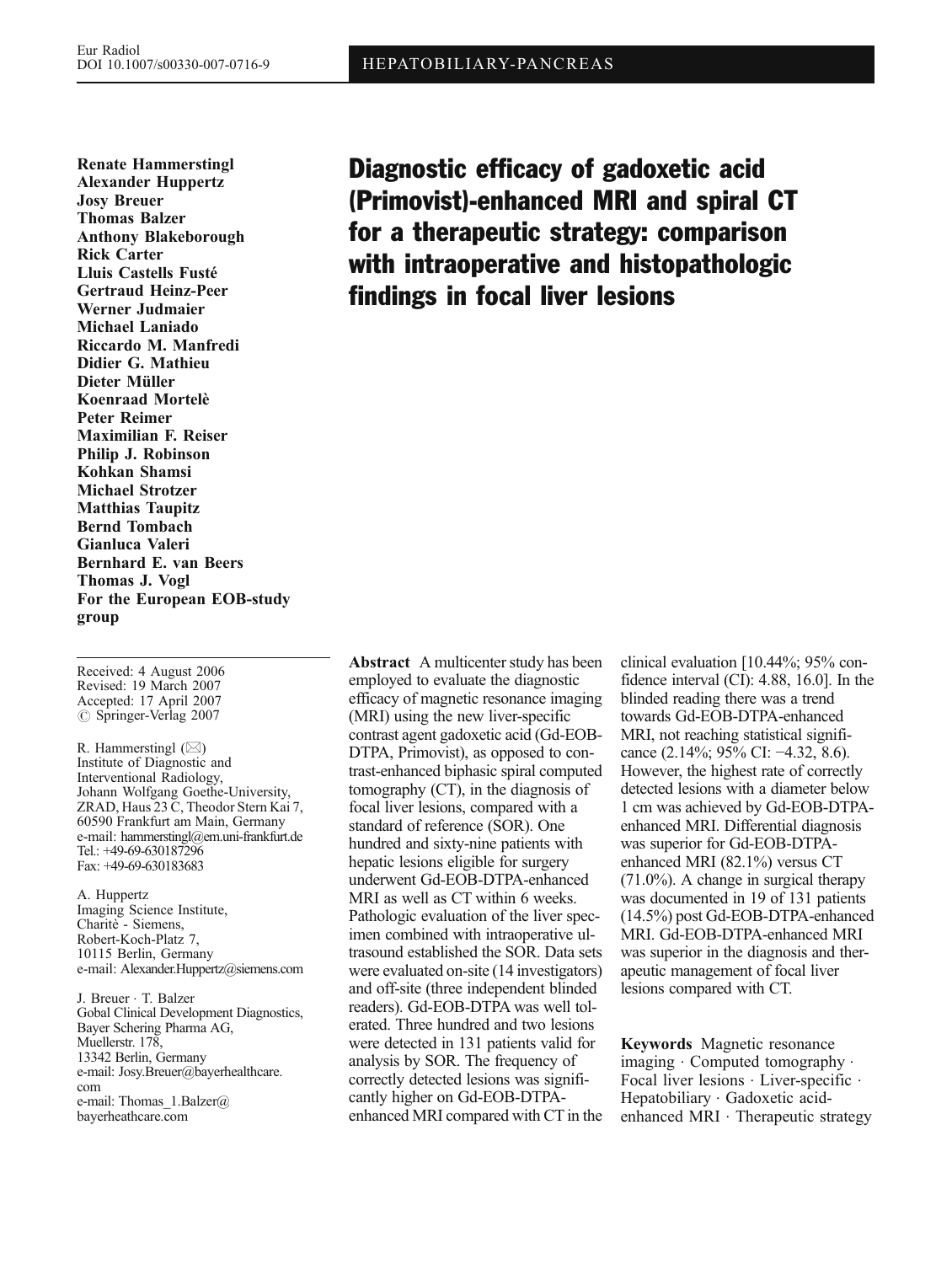## Introduction

The last 10 years have seen dramatic changes in the therapeutic approach of focal liver malignancies. This has been due to the increasing possibilities of surgical procedures, such as atypical liver resection and liver transplantation [\[1,](#page-9-0) [2](#page-9-0)] and the proliferation of new minimal invasive modalities including percutaneous ablative therapies. Imaging modalities, therefore, have to provide an exact diagnosis to enable optimal medical management for each patient.

Accurate identification of the number, size, location, and differential diagnosis of hepatic lesions is required for the final therapeutic decision. Contrast-enhanced ultrasound,

A. Blakeborough Department of Radiology, Royal Hallamshire Hospital, Glossop Road, Sheffield, S10 2JF, UK e-mail: Tony.Blakeborough@csuh.nhs.uk

R. Carter Bayer Health Care Ltd., The Brow, Burgess Hill, West Sussex RH15 9NE, UK e-mail: Rcarter@schering.co.uk

L. C. Fusté Liver Unit, Department of Internal Medicine, Hospital Vall d`Hebròn, Paseo Vall d`Hebròn, 119-129, 08035 Barcelona, Spain e-mail: llcastells@vhebron.net

G. Heinz-Peer Allg. Krankenhaus der Stadt Wien, Universitätsklinik für Radiodiagnostik, Waehringer Guertel 18-20, 1097 Wien, Germany e-mail: Gertraud.Heinz-Peer@rad.akh. magwien.gv

W. Judmaier Department of Magnetic Resonance Imaging and Spectroscopy, University Hospital Innsbruck, Anichstr. 35, 6020 Innsbruck, Austria e-mail: Werner.Judmaier@uibk.ac.at

M. Laniado Institute for Diagnostic Radiology, Universitätsklinikum Carl Gustav Carus, Technische Universität Dresden, Fetscherstr. 74, 01307 Dresden, Germany e-mail: Michael.Laniado@mailbox. tu-dresden.de

R. M. Manfredi Department of Radiology, Policlinico, University of Verona, P. le L.A. Scuro 10, 37134 Verona, Italy e-mail: rmanfredi@univr.it

D. G. Mathieu Centre d'Imagerie, 1 bd de la République, 13100 Aix en Provence, France e-mail: profdm@wanadoo.fr

K. Mortelè Department of Radiology (L1), Brigham and Women's Hospital, 75 Francis Street, Boston, MA 02115, USA e-mail: kmortele@partners.org

D. Müller Department of Radiology, Georg-August Universität, Robert-Koch-Str. 40, 37075 Göttingen, Germany e-mail: dmuel@med.uni-goettingen.de

P. Reimer Department of Radiology, Klinikum Karlsruhe, Moltkestr. 90, 76133 Karlsruhe, Germany e-mail: Peter.Reimer@Klinikum-Karlsruhe.com

M. F. Reiser Institute of Clinical Radiology, Ludwig-Maximilians-University Munich - Klinikum Grosshadern, Marchioninistr. 15, 81377 Munich, Germany e-mail: M.Reiser@med.uni-muenchen.de

P. J. Robinson Department of Clinical Radiology, St James's University Hospital, Beckett Street, Leeds LS9 7TF, UK e-mail: PhilipJRobinson@compuserve. com

K. Shamsi Corporate Clinical Operations, Berlex Laboratories Inc., P.O. Box 1000, 340 Changebridge Road, Montville, NJ 07045-1000, USA e-mail: Kohkan\_Shamsi@berlex.com

computed tomography during arterial portography (CTAP), contrast-enhanced biphasic spiral computed tomography (CT), and magnetic resonance imaging (MRI), have been successfully used for the planning of a therapeutic strategy.

Contrast-enhanced ultrasound (US) [[46](#page-10-0), [48\]](#page-10-0) improved the reliability of US in the assessment of liver tumors with a good conspicuity. CTAP is particularly effective for identifying small hepatic lesions [\[3](#page-9-0), [4\]](#page-9-0) with the drawback of a high rate of false-positive findings [\[5](#page-9-0), [6](#page-9-0)]. Contrastenhanced CT is a relatively non-invasive, widely available, and standardized method for the hepatic work-up [\[7](#page-9-0)–[11](#page-9-0)]. Liver MRI is an upcoming alternative as a primary imaging technique due to the implementation of fast imaging

> M. Strotzer Department of Diagnostic Radiology, University Hospital, Franz-Josef-Strauss Allee 11, 93042 Regensburg, Germany e-mail: Michael.Strotzer@klinik. uni-regensburg.de

M. Taupitz Department of Radiology, Universitätsklinikum Charitè, Med. Fakultät der Humboldt-Universität, Schumannstr. 20-21, 10098 Berlin, Germany e-mail: Matthias.Taupitz@charite.de

B. Tombach Institute of Clinical Radiology, Westfälische Wilhelms Universität Münster, Albert-Schweitzer-Str. 33, 48129 Münster, Germany e-mail: Tombach@uni-muenster.de

G. Valeri Department of Radiology, University of Ancona, Regional Hospital Torette, Via Conca, Torette, 60020 Ancona, Italy e-mail: g.valeri@ao-umbertoprimo. marche.it

B. E. van Beers Department of Radiology, Université Catholique de Louvain, St-Luc University Hospital, Avenue Hippocrate 10, 1200 Brussels, Belgium e-mail: Vanbeers@rdgn.ucl.ac.be

T. J. Vogl Institute of Diagnostic and Interventional Radiology, Johann Wolfgang Goethe-University, ZRAD Haus 23 C, Theodor Stern Kai 7, 60590 Frankfurt am Main, Germany e-mail: t.vogl@em.uni-frankfurt.de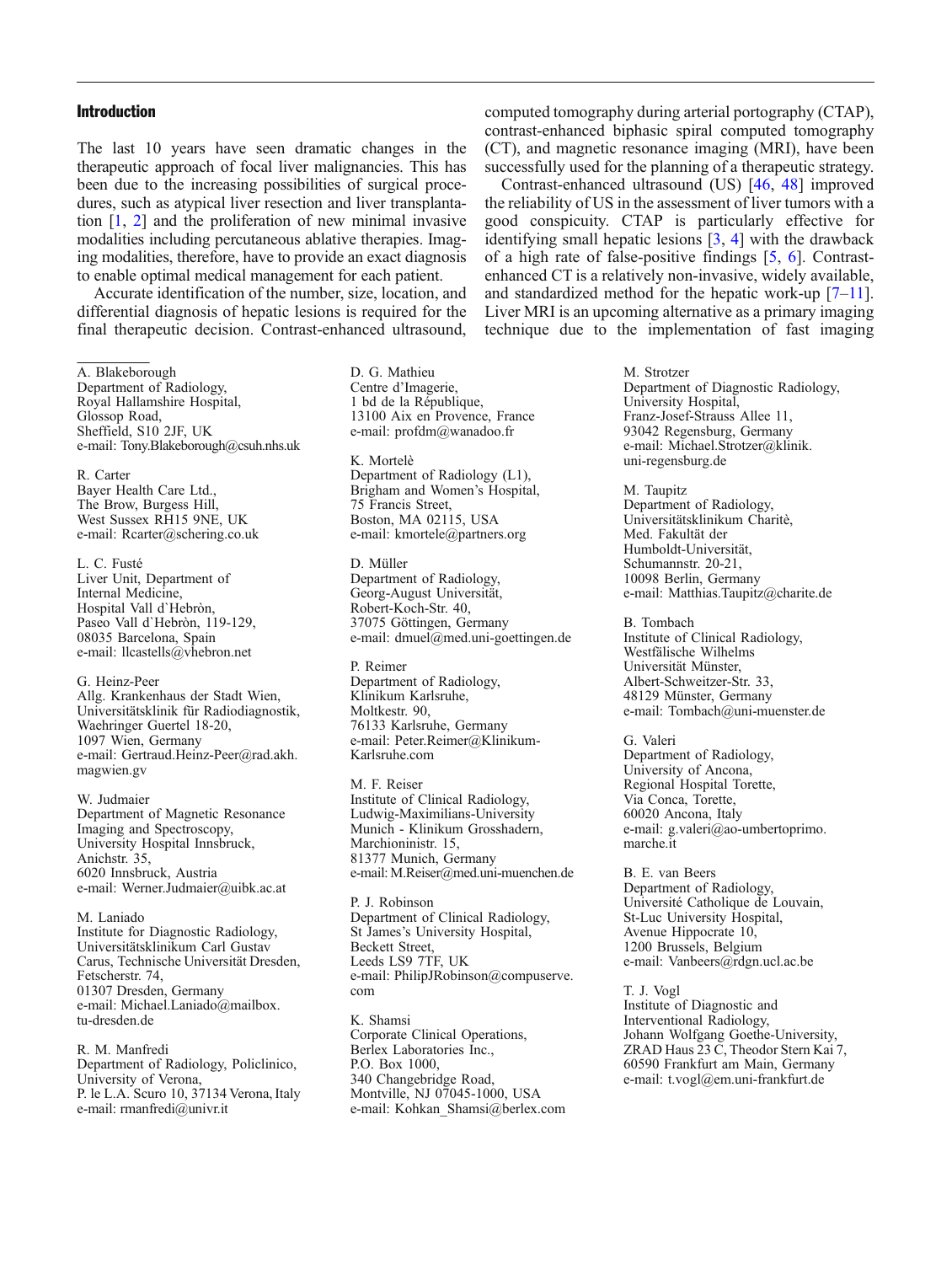techniques and the use of nonspecific, extracellular contrast agents [\[12,](#page-9-0) [13](#page-9-0)]. This technique has shown to be almost equal to CT regarding detection of lesions, but differential diagnosis of tumors is improved due to the ability of dynamic MRI studies [[14](#page-9-0), [45](#page-10-0)]. Liver-specific MRI contrast agents such as superparamagnetic iron oxide particles or hepatobiliary agents demonstrate an increased detection rate compared with CT  $[15-17, 44, 47]$  $[15-17, 44, 47]$  $[15-17, 44, 47]$  $[15-17, 44, 47]$  $[15-17, 44, 47]$  $[15-17, 44, 47]$  $[15-17, 44, 47]$  $[15-17, 44, 47]$ . The new liverspecific hepatobiliary contrast agent, gadoxetic acid, offers both the potential of dynamic as well as liver-specific static hepatocyte MRI with accurate delineation and classification as well as characterization of liver tumors [[18](#page-9-0), [19\]](#page-10-0).

The purpose of this study was to compare hepatic lesion detection and differential diagnosis intraindividually using gadoxetic acid-enhanced MRI versus CT in patients with focal lesions proven by a standard of reference (SOR) and to identify changes in therapeutic management.

## Materials and methods

The study was designed as a prospective, multicenter, open-label, within-patient comparison of the diagnostic performance of gadoxetic acid-enhanced MRI and CT in terms of detection and differential diagnosis of focal liver lesions with a corresponding blinded reading. The study was approved by a central ethics committee and the local ethics committee at each study center. All patients gave their written informed consent.

Patients with a age of at least 18 years, known or suspected focal liver lesions, who had been scheduled for CT, and liver surgery were included in the study. Exclusion criteria were previous injection of gadoxetic acid, any other investigational product (within 30 days prior to study entry), other contrast material within 24 h prior to or after administration of the study medication, and injection of any liver-specific agent within 2 weeks prior to the study. Also excluded were pregnant or lactating women, clinically unstable patients, patients scheduled for biopsy or liver surgery within 24 h post-administration of the study medication or patients with a known anaphylactoid or anaphylactic reaction to any other drug.

## **Patients**

A total of 162 patients received gadoxetic acid, of which 31 were excluded from the efficacy analysis due to a missing valid SOR for the whole liver (26 patients) and major protocol deviations (five patients). Thus, the data from the remaining 131 patients (78 male, 53 female; with a mean age of 58 years, range 21—82 years, and a mean weight of 73 kg) were available for efficacy and included in the MRI evaluation. Due to a deviation from the study protocol,

three patients had no valuable CT and therefore 128 patients were included in the CT evaluation.

Out of those patients valid for efficacy, two patients had no lesions according to the SOR. Accordingly the analysis regarding the sensitivity in lesion detection were based on 129 patients for MRI and 126 patients for CT.

The evaluation of false positive lesions, however, was performed on all patients included in the efficacy analysis.

#### Biphasic contrast-enhanced spiral CT

CT was acquired within 6 weeks before or after MRI and was performed during the arterial (25–35 s following contrast injection) and portal venous phase (45–70 s after contrast). A volume of 100–200 ml nonionic contrast material was administered via an antecubital vein with a flow velocity of 3–5 ml/s. The scans were obtained with 100–150 kV and 180–300 mAs using a slice thickness of 5–8 mm with a pitch of 1–2.

#### MRI

All centers had high-field-strength (1.0–1.5 Tesla) MRI systems and used a phased array surface coil covering the whole liver. Before contrast material administration, patients were imaged with a T2-weighted fast spin-echo (FSE)/ turbo spin-echo (TSE) sequence  $[\geq 3,000/90-120]$ (repetition time in ms/echo time in ms), matrix 192–  $256 \times 256$ , slice thickness 5–8 mm, gap 0–2 mm], and a T1-weighted gradient recalled echo (GRE) sequence with chemically-selective fat suppression (FS) and without FS (100–200/ 4–8; flip angle, 70–80°) using a matrix of  $160-192\times 256$ , slice thickness of 5–8 mm, gap 0–2 mm. Immediately after contrast material administration, dynamic imaging in the arterial, portal venous and equilibrium phase was performed using the T1-weighted GRE sequence without FS. Twenty minutes postinjection, the T1-weighted sequence with FS and the T2-weighted FSE/TSE sequence were repeated. For all sequences, field of view was adjusted as small as possible to include the abdomen only but not to exceed 400 mm.

#### Liver-specific MRI contrast agent

Gadoxetic acid (SH L 569 B, Gd-EOB-DTPA, Primovist), a liver-specific hepatocyte-directed MRI contrast agent, was obtained from Bayer Schering Pharma AG, Berlin, Germany [\[20,](#page-10-0) [21](#page-10-0), [43\]](#page-10-0). All patients received 0.025 mmol/kg body weight (BW) dose of a 0.25 mol/l gadoxetic acid solution administered at a speed of about 2 ml/s through an IV line placed in the cubital vein and flushed with 30 ml of 0.9% saline.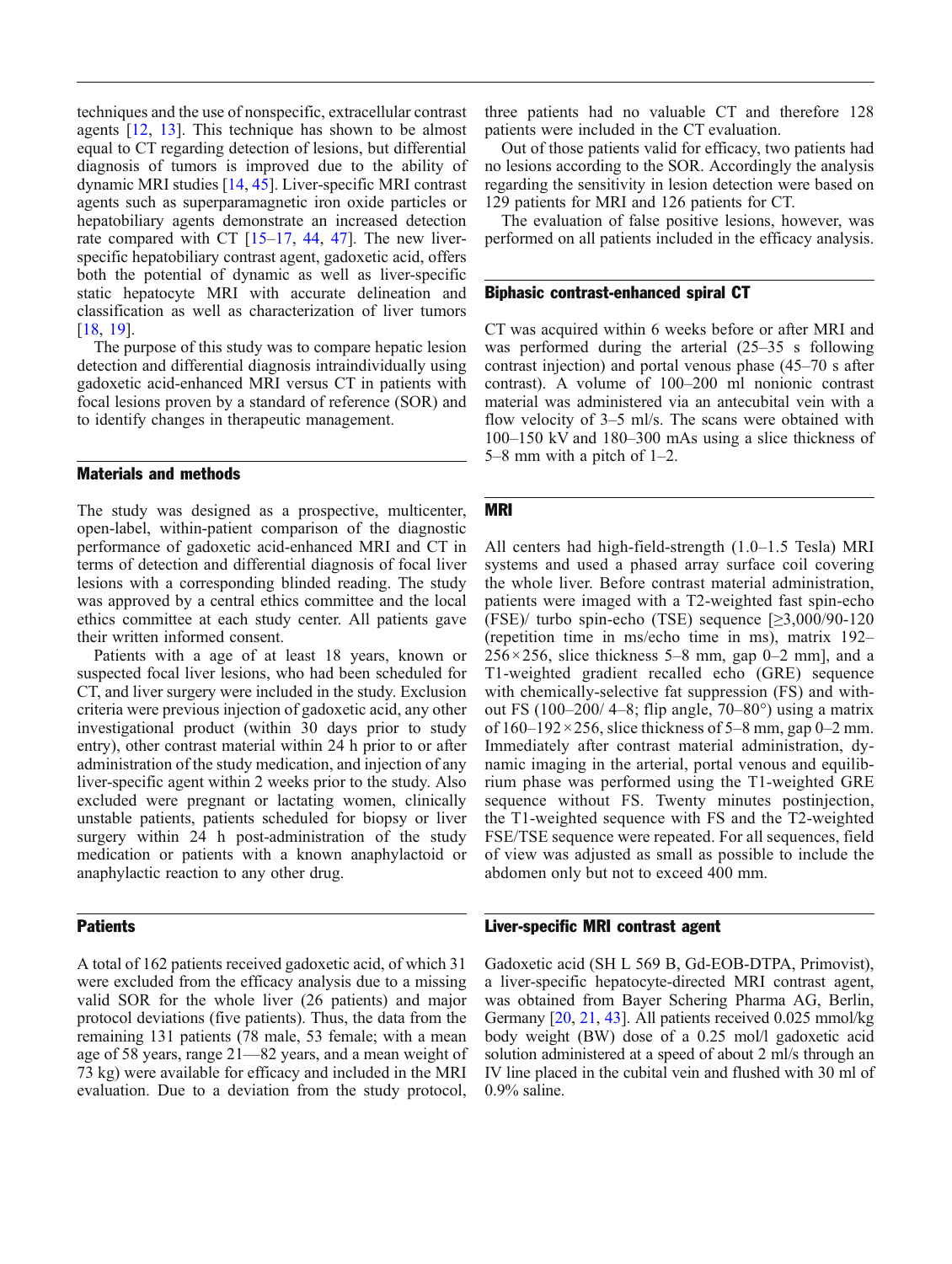## Safety evaluation

Patients were observed for adverse events (AE) from the moment of inclusion in the study until 24 h after injection of the MRI contrast agent. All untoward medical occurrences, including local reactions at the injection site, were registered whether or not there was a potential relationship to the study medication. Vital signs (blood pressure, heart rate) were monitored at baseline, immediately before MRI, 5 min post injection, immediately after MRI, 2–4 h and 20–28 h post injection. Clinical laboratory tests (hematological, coagulation, clinical chemistry tests and urinalysis) were performed immediately before MRI, 2–4 h as well as 20–28 h post injection and evaluated for clinically significant changes.

### Efficacy evaluation

The primary efficacy parameter, lesion detection included the number, size, and segmental localization of lesions in the liver. Gd-EOB-DTPA MRI, and CT were evaluated separately. In the overall evaluation, Gd-EOB-DTPA MRI was compared with CT.

As a secondary variable, the performance of Gd-EOB-DTPA MRI and CT in the differential diagnosis of focal liver lesions was evaluated. This diagnosis was based on the lesion morphology, enhancement pattern, evaluation of dynamic parameters and tumor-vascular differentiation of the individual lesion. Lesion classification aimed at differentiating between benign, malignant or not assessable lesions. Lesion characterization referred to the specific lesion type.

Image evaluation was performed as an on-site assessment by one clinical investigator in each center. Separately an off-site assessment by three experienced and independent abdominal radiologists (M.L., D.G.M., P.J.R.), who were not involved in the clinical investigation and fully blinded to all patient-related information, was obtained. The blinded reading was performed in a core lab for digital image management.

#### Standard of reference (SOR)

The SOR was defined as the combination of histopathology for the resected part of the liver and intraoperative (IO) US for the non-resected segments. Surgical specimens were clearly marked at their borders by the surgeon at the time of the operation to enable an overview of the anatomical details and segmental distribution for pathologic evaluation. The resected specimens were sectioned by the pathologist in the same orientation (axial) and in the same slice thickness as for MRI and CT (5–8 mm). In rare cases for which IOUS was not available for non-resected

liver segments, an additional diagnostic procedure (CT, MRI, US) was carried out within the 3-month review period and was accepted as the SOR.

### Correlation of Imaging with the SOR

The on-site investigators, the three blinded readers, the surgeons and the pathologists documented all lesions according to Couinaud's system of liver anatomy [\[22\]](#page-10-0) by drawing liver maps. These maps consisted of eight transverse sections representing the cross-sectional anatomy of the entire liver. Each lesion was documented as accurately as possible according to size and segmental localization using one section of the liver map. For each individual lesion the imaging maps were compared with the map of the SOR by an independent radiologist to verify the same location of the lesion in all the modalities (i.e., lesion tracking).

### Change in surgical therapy

The planned surgical procedure was given at three different timepoints by the clinical investigators: before the MR imaging procedure, before contrast application on the basis of the unenhanced MR images and the Gd-EOB-DTPA MRI. The potential planned procedures were liver transplantation, hemihepatectomy, segmentectomy and atypical segmentectomy. The planned therapy was compared with the surgical procedure finally performed.

#### Statistical analysis

The primary objective of the study was to calculate the sensitivity in lesion detection. Only lesions with the same location in the imaging procedure and the SOR were considered to be correctly detected. The alternative hypothesis tested in this study was that the sensitivity of a first (Gd-EOB-DTPA MRI) and a second test procedure (CT) positively differs verified by the SOR. The comparison of two test procedures, was then based upon differences between sensitivities of the two test procedures in the individual patient (paired differences). An adjusted  $\chi^2$  test, which takes into account the clustered nature of the data [\[23\]](#page-10-0), i.e., multiple diagnostic observations within the same patient, was used for hypothesis testing at a  $5\%$ significant level for various comparisons.

The diagnostic efficacy in the blinded reading was assessed by the concept of an "average blinded reader" [\[24\]](#page-10-0) using an adjusted  $\chi^2$  test for any testing of differences between the two image modalities. By this concept, the correlations between different readers in the same modality, the correlation between the same reader in different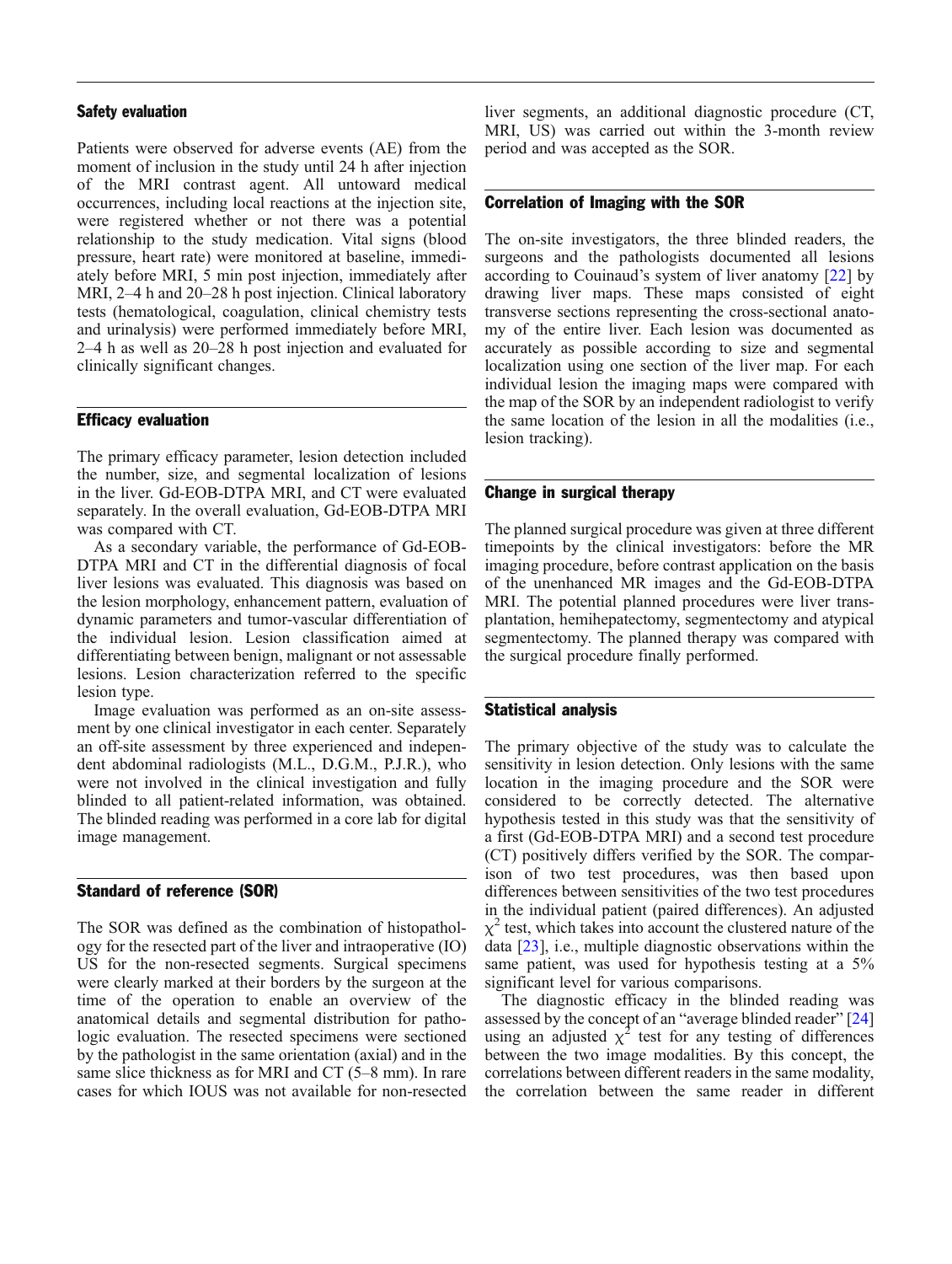| Diagnostic procedure         | Reader         | $n^{\rm a}$ | Sensitivity $(\%)$ | 95% CI       |
|------------------------------|----------------|-------------|--------------------|--------------|
| <b>Gd-EOB-DTPA MRI</b>       | Average reader | 129         | 72.74              | 67.57, 77.91 |
|                              | Reader 1       | 129         | 79.47              | 73.92, 85.02 |
|                              | Reader 2       | 129         | 68.54              | 62.77, 74.31 |
|                              | Reader 3       | 129         | 70.20              | 64.06, 76.34 |
| Bi-phasic enhanced spiral CT | Average reader | 126         | 70.59              | 64.96, 76.23 |
|                              | Reader 1       | 126         | 76.09              | 70.37, 81.82 |
|                              | Reader 2       | 126         | 70.71              | 64.25, 77.16 |
|                              | Reader 3       | 126         | 64.98              | 58.71, 71.26 |

<span id="page-4-0"></span>Table 1 Sensitivity of lesion detection for Gd-EOB-DTPA MRI and spiral CT

<sup>a</sup>Total number of patients with at least one SOR lesion

modalities and the correlation between different readers in different modalities were taken into account. In addition, the results of the single readers are displayed.

Since the majority of therapeutic options in the presence of focal liver lesions require information on a segmental

level, an evaluation on this level was performed by assessing the involvement of liver segments by focal liver lesions. Sensitivity and specificity for "segment affected/not affected by lesion" were estimated in the common way:

$$
sensitivity = \frac{number\ of\ true\ positive\ segments}{(number\ of\ true\ positive\ segments + number\ of\ false\ negative\ segments)}
$$

specificity <sup>¼</sup> number of true negative segments ð Þ number of true negative segments <sup>þ</sup> number of false positive segments

As secondary efficacy variables, differential diagnosis of Gd-EOB-MRI and CT was evaluated and was compared with the SOR procedure in both the on-site and the off-site evaluation.

# **Results**

Safety of Gd-EOB-DTPA

There were no clinically relevant changes in hemodynamic or laboratory parameters due to the contrast agent. No deaths or any AEs leading to the discontinuation of the study were reported. Of the 162 patients, who received the Gd-EOB-DTPA injection, a total of 11 (6.8%) patients reported a total of 21 AEs. These AEs were assessed as: one definitely related, five probably, seven possibly, one unlikely and seven not related to the study drug. The most frequently reported AEs of definite, possible or probable relationship to the contrast agent were nausea, vasodilatation, headache, taste perversion, and injection site pain (HARTS terms).

Table 2 Difference of sensitivity in lesion detection between Gd-EOB-DTPA MRI and CT

| Reader         | Procedure 1            | Procedure 2 | Difference <sup><math>a</math></sup> (%) | 95% CI         |
|----------------|------------------------|-------------|------------------------------------------|----------------|
| Average reader | <b>Gd-EOB-DTPA MRI</b> | Spiral CT   | 2.36                                     | $-1.61, 6.33$  |
| Reader 1       | <b>Gd-EOB-DTPA MRI</b> | Spiral CT   | 3.70                                     | $-0.97, 8.37$  |
| Reader 2       | <b>Gd-EOB-DTPA MRI</b> | Spiral CT   | $-2.36$                                  | $-8.06, 3.35$  |
| Reader 3       | <b>Gd-EOB-DTPA MRI</b> | Spiral CT   | 5.72                                     | $-0.23, 11.68$ |

<sup>a</sup>Difference in sensitivity between the two procedures (i.e., 1 minus 2)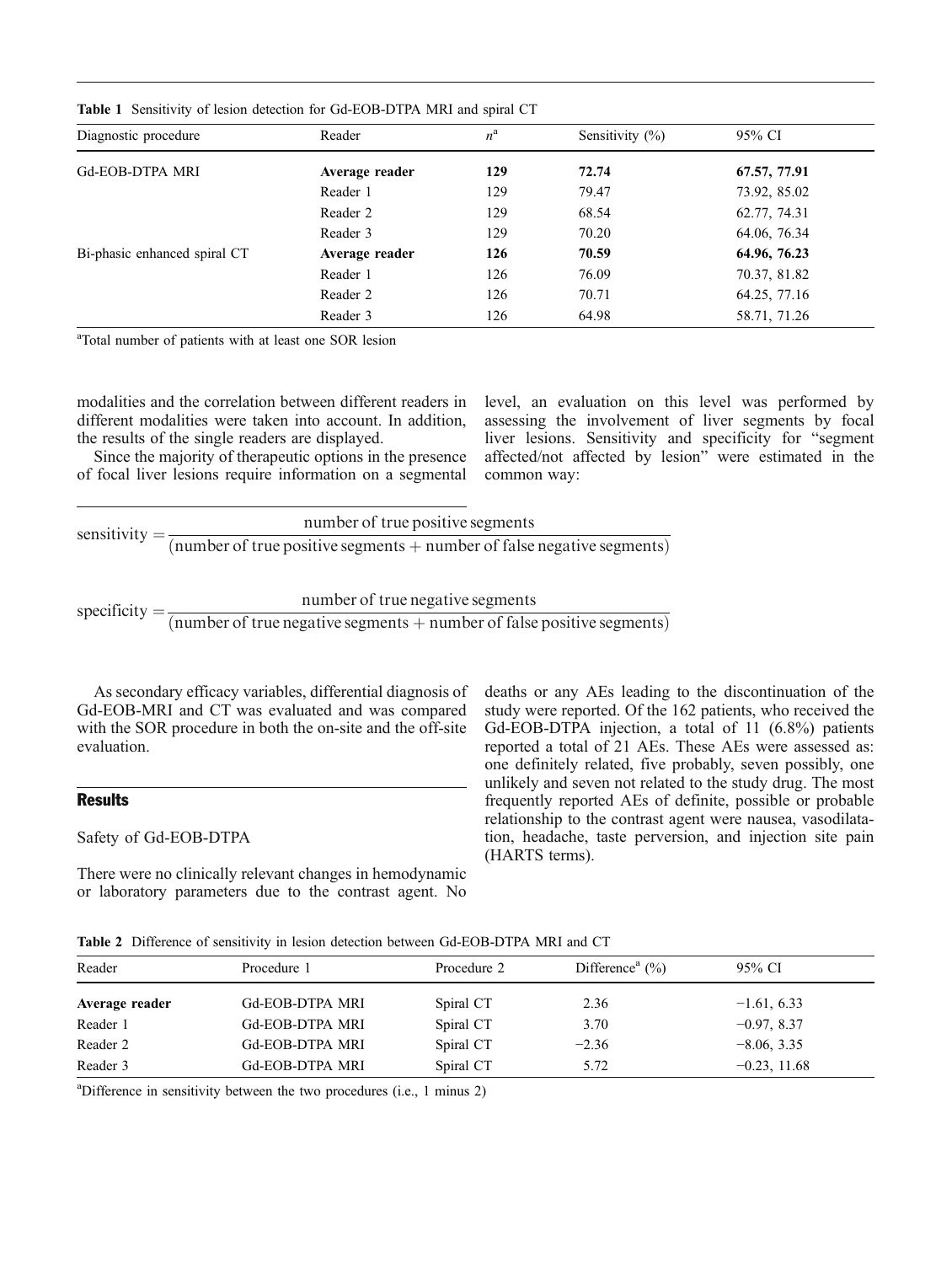<span id="page-5-0"></span>Patients

In 131 patients a total of 302 lesions were verified by SOR. A histopathologic specimen was available in 112 patients. IOUS covering the nonresected liver segments was performed in 17 patients. In the remaining two patients

for whom IOUS could not be applied to the whole liver, a follow-up examination was performed. SOR revealed 215 malignant, 80 benign lesions, and seven lesions were not to be classified. Histopathology revealed metastases  $(n=172)$ , HCC  $(n=31)$  and CCC  $(n=12)$ , as well as liver cysts  $(n=41)$ , hemangiomas  $(n=18)$ , FNH  $(n=7)$ , and other



Fig. 1 Colorectal metastasis. A 63-year-old male patient with colon cancer in his medical history. One liver metastasis was known in the right lobe. Imaging procedure was to identify any additional lesions. Depiction of the known liver metastasis in the right liver lobe in venous phase imaging of spiral CT (a) and T1-weighted delayed liver imaging (Gd-EOB-DTPA MRI) (b) as well as liver specimen (c). Suspected tiny liver metastasis in the right liver lobe (segment 8/4A) using T1-weighted MR imaging in the arterial phase (d). Dynamic imaging revealed a rim enhancement as a sign of

malignancy in the venous phase (e). Delayed liver-specific fatsaturated T1-weighted imaging (Gd-EOB-DTPA MRI) documented the lesion with an irregular margin and no uptake of contrast material (f). Tiny spot in the right liver lobe (white arrow) was depicted as a small vessel taking images cranial and caudal of the presented scan into consideration. CT in both arterial (g) and venous phases (h) showed no evidence of the lesion. The histopathologic evaluation revealed a metastasis in this location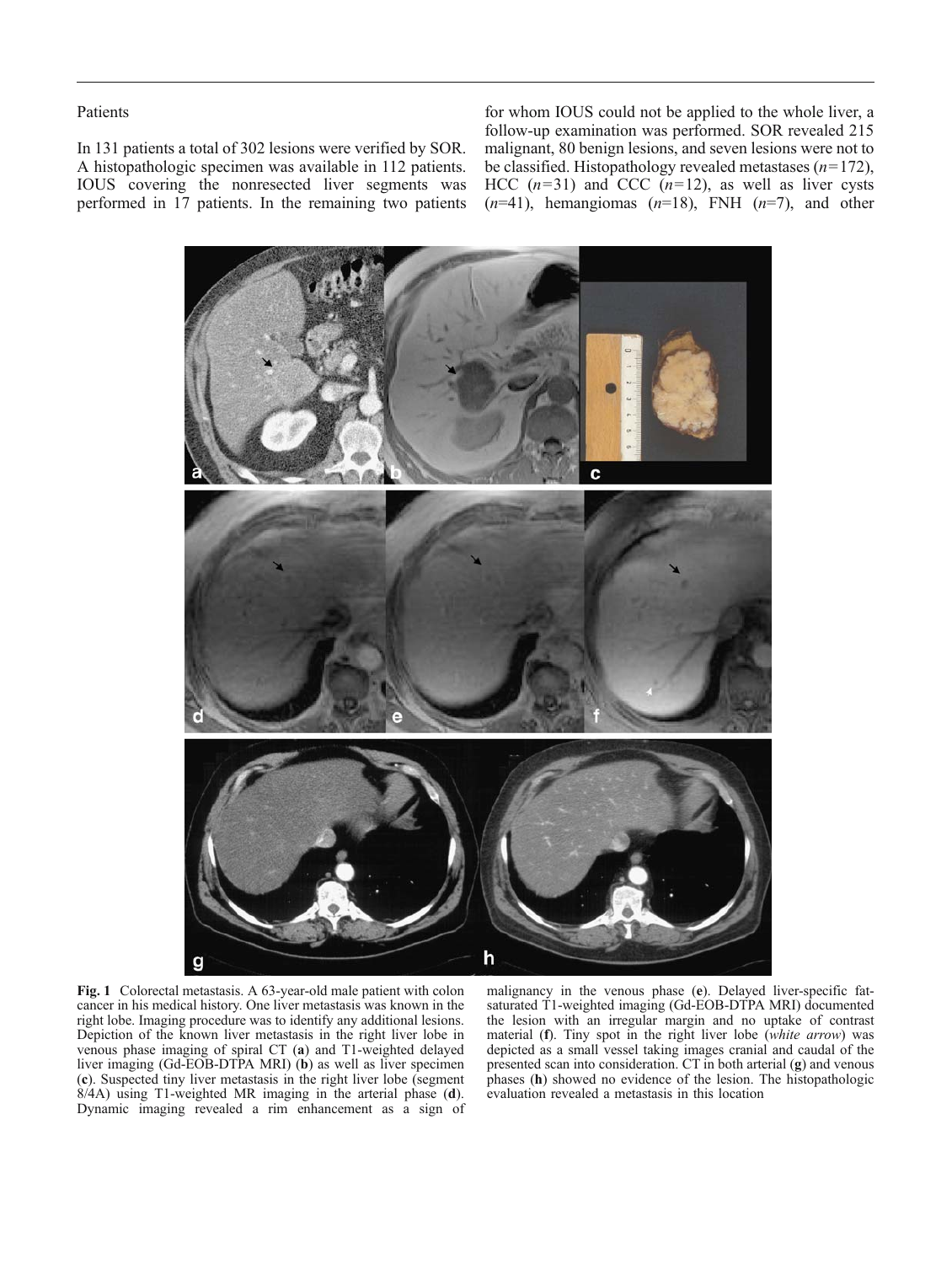| Examination            | Number of lesions | Reader 1    |         | Reader 2    |         | Reader 3    |         |
|------------------------|-------------------|-------------|---------|-------------|---------|-------------|---------|
|                        |                   | $\leq$ 1 cm | $>1$ cm | $\leq$ 1 cm | $>1$ cm | $\leq$ 1 cm | $>1$ cm |
| <b>Gd-EOB-DTPA MRI</b> | Matched           | 35          | 205     | 17          | 190     | 23          | 189     |
|                        | Not matched       | 33          | 29      | 51          | 44      | 45          | 45      |
| Spiral CT              | Matched           | 25          | 201     | 20          | 190     | 15          | 178     |
|                        | Not matched       | 42          | 29      | 47          | 40      | 52          | 52      |

Table 3 Analysis regarding lesion size in the blinded reading. Correctly matched lesions in the per-protocol set using Gd-EOB-DTPA MRI  $(n=302)$  and CT  $(n=297)$ 

benign lesions (adenomas, hydatid cysts, abscesses)  $(n=14)$ .

These results were confirmed in the blinded reading (Table  $6$ ).

## Efficacy in the imaging evaluation

In the analysis for correct lesion detection and localization the clinical study revealed sensitivities of 77.1% [simultaneous 95% confidence interval (CI): 70.91, 83.3] for CT and 87.42% (simultaneous 95% CI: 83.17, 91.66) for Gd-EOB-DTPA MRI. The difference between CT and EOB-MRI was significant (10.44%; simultaneous 95% CI: 4.88, 16.0). In the blinded reading, more lesion were correctly detected by Gd-EOB-DTPA, however, the difference between Gd-EOB-DTPA MRI and CT did not reach statistical significance (Tables [1,](#page-4-0) [2\)](#page-4-0).

When individual lesions were evaluated, for correct detection of lesions smaller than 1 cm, Gd-EOB-DTPA MRI (42/68 lesions) was clearly superior to CT (25/67 lesions) (Fig. [1\)](#page-5-0). A greater number of small lesions were detected in Gd-EOB-DTPA MRI than in CT (Table 3).

The number of patients with false positive lesions was higher in Gd-EOB-DTPA MRI compared with CT in the clinical evaluation and in one blinded reader, whereas in the two other blinded readers Gd-EOB-DTPA MRI was more accurate (Table 4).

On the segmental level, a total of 1,029 (MRI) or 1,008 (CT) liver segments were evaluated by the SOR. Gd-EOB-DTPA MRI in the clinical study had superior sensitivity and specificity of 88.7% and 90.1%, respectively, when compared with CT, which had a a lower sensitivity of 80.7% and a specificity of 88.5%. The data of the blinded read showed comparable data (Table [5](#page-7-0)).

In the analysis regarding differential diagnosis, Gd-EOB-DTPA also improved the number of lesions that were correctly detected, localized and classified or characterized compared with CT with statistical significance (Fig. [2\)](#page-7-0).

Change in surgical therapy

In 22 of the 131 patients (16.8%), the planning of the surgical procedure was changed following MRI.

In nine patients (6.8%), the change was performed in unenhanced MRI and in 13 additional patients in Gd-EOB-DTPA MRI. All changements in therapy planning documented in unenhanced MRI were confirmed by Gd-EOB-DTPA MRI.

In eight of the nine patients with changes at unenhanced MRI the surgical procedure was rarely modified in accordance with the MR imaging findings. In five patients, additional segments were resected and in three patients additional lesions excluding the possibility of resection were detected and no resection was performed. In one patient, revealing no possibilty for resection due to a larger extend of the lesions, the surgical procedure planned at baseline was nevertheless performed.

In 11 of 13 patients with changes in therapy post Gd-EOB-DTPA MRI, the surgical procedure was finally modified in accordance with the MR imaging findings. In seven patients, additional segments were resected and in four patients additional lesions excluding the possibility of resection were detected and no resection was performed.

In one patient with the diagnosis of additional lesions in Gd-EOB-DTPA MRI, no resection was performed due to lymph node metastases in the ligamentum hepatoduodenale. In one patient planned for segmentectomy of segments 7 and 8 with the additional finding of an FNH in segment 4b, the lesion was confirmed by IOUS and intraoperative biopsy, the segment was not resected and the surgical procedure therefore not modified in comparison to the planning at baseline.

**Table 4** Comparison of clinical study and blinded reading regarding false positive lesions. Patients (per-protocol set) having MRI  $(n=131)$ and CT  $(n=128)$  with false-positive lesions

| Examination            | Clinical study | Reader 1   | Reader 2     | Reader 3     |
|------------------------|----------------|------------|--------------|--------------|
| <b>Gd-EOB-DTPA MRI</b> | 43 $(32.8\%)$  | 64 (48.9%) | $33(25.2\%)$ | 45 (34.4%)   |
| Spiral CT              | $38(29.9\%)$   | 68 (53.1%) | 41 (32%)     | $33(25.8\%)$ |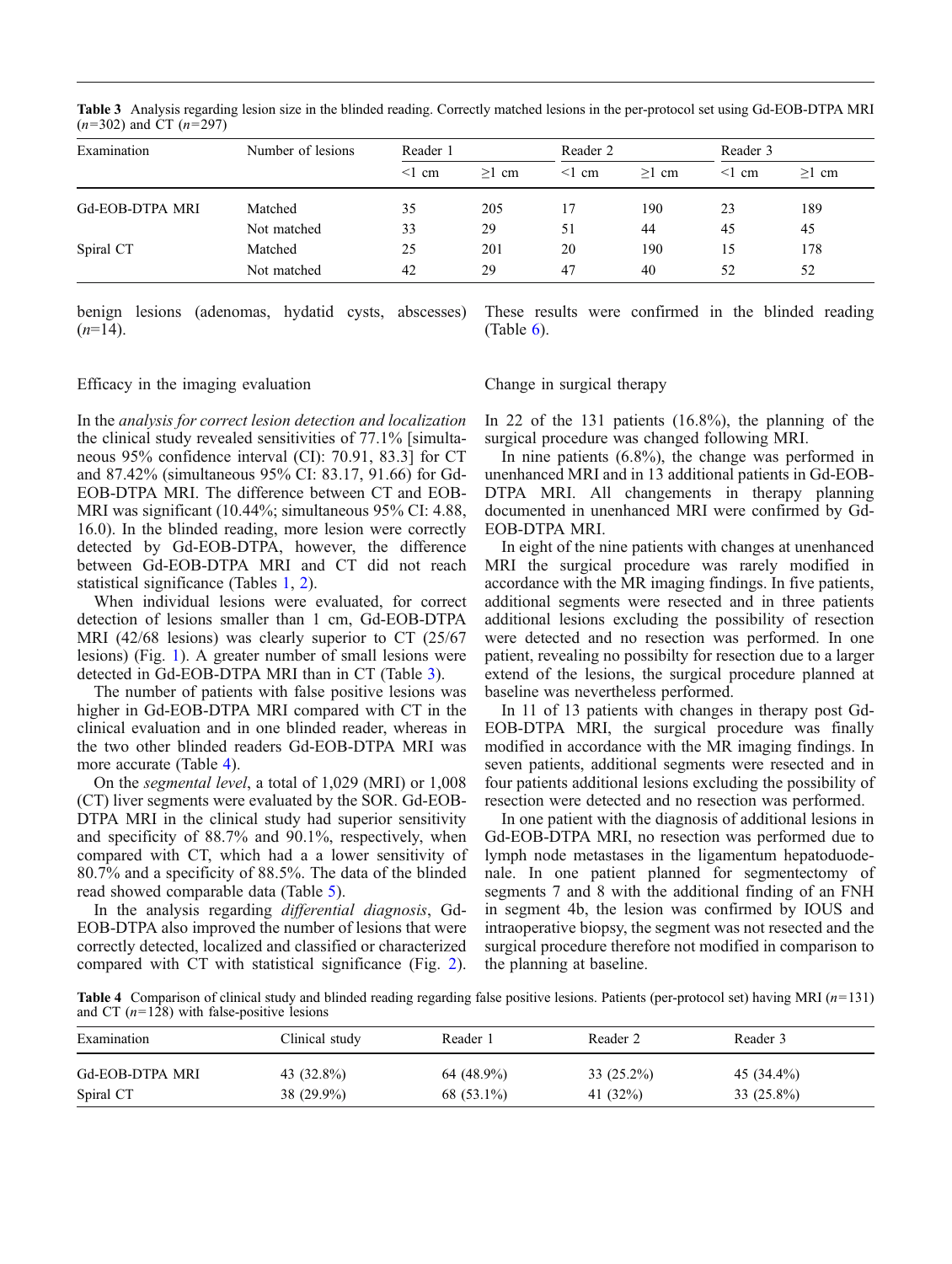<span id="page-7-0"></span>Table 5 Segment-based analysis regarding involvement of liver segments by liver lesions in the blinded reading. Percentage of affected segments for Gd-EOB-DTPA MRI  $(n=1,029)$  and CT  $(n=1,008)$ 

| Examination            |             | Reader 1 | Reader 2 | Reader 3 |  |
|------------------------|-------------|----------|----------|----------|--|
| <b>Gd-EOB-DTPA MRI</b> | Sensitivity | 79.94%   | 78.53%   | 68.93%   |  |
|                        | Specificity | 82.07%   | 86.37%   | 86.52%   |  |
| Spiral CT              | Sensitivity | 83.05%   | 76.44%   | 57.47%   |  |
|                        | Specificity | 78.48%   | 83.33%   | 87.73%   |  |

## **Discussion**

The optimum imaging strategy prior to any therapy should ideally provide diagnostic information with high sensitivity but also with a low false-positive rate. Lesion characterization is particularly important because of the high prevalence of benign liver lesions [\[25\]](#page-10-0). In our study, the new

liver-specific contrast agent, gadoxetic acid, was compared with biphasic helical CT in the diagnosis of focal liver lesions for an effective therapeutic strategy.

Although much research has been conducted to assess the use of liver-specific MRI in the detection of focal liver lesions, to our knowledge few studies to date have assessed MRI performance with a large sample of patients with



Fig. 2 Metastasis and FNH in the same patient. A female patient suffering from breast cancer, with suspected liver lesions in the right liver lobe. a Delineation of a lesion in the right liver lobe (segment 7) revealing irregular boundary and inhomogeneous enhancement suspicious for a malignant lesion using early phase of the dynamic GD-EOB-DTPA MRI protocol. Please note an additional smaller hypervascularized lesion (black arrows) with homogenous early uptake. b Using delayed GD-EOB-DTPA MRI (fat saturated T1 weighted sequence) no enhancement was documented in the large lesion as a sign of liver metastasis (white arrow). Vascular defect in terms of a triangular sign was clearly documented (arrowheads). A small lesion was visualized in addition to the one with uptake of the contrast material characteristic for a benign lesion; in this case a FNH (black arrows). The fat-suppressed protocol defined the inner scar of this tiny FNH better than the conventional protocol (a). CT depicted the large lesion (white arrow) with identical diagnostic information using arterial (c) and venous (d) phase-imaging. The tiny FNH (black arrows) and its inner structures were not so clearly visualized compared with liver-specific EOB-MRI. Specimen confirmed the diagnosis of metastasis (e) and FNH (f)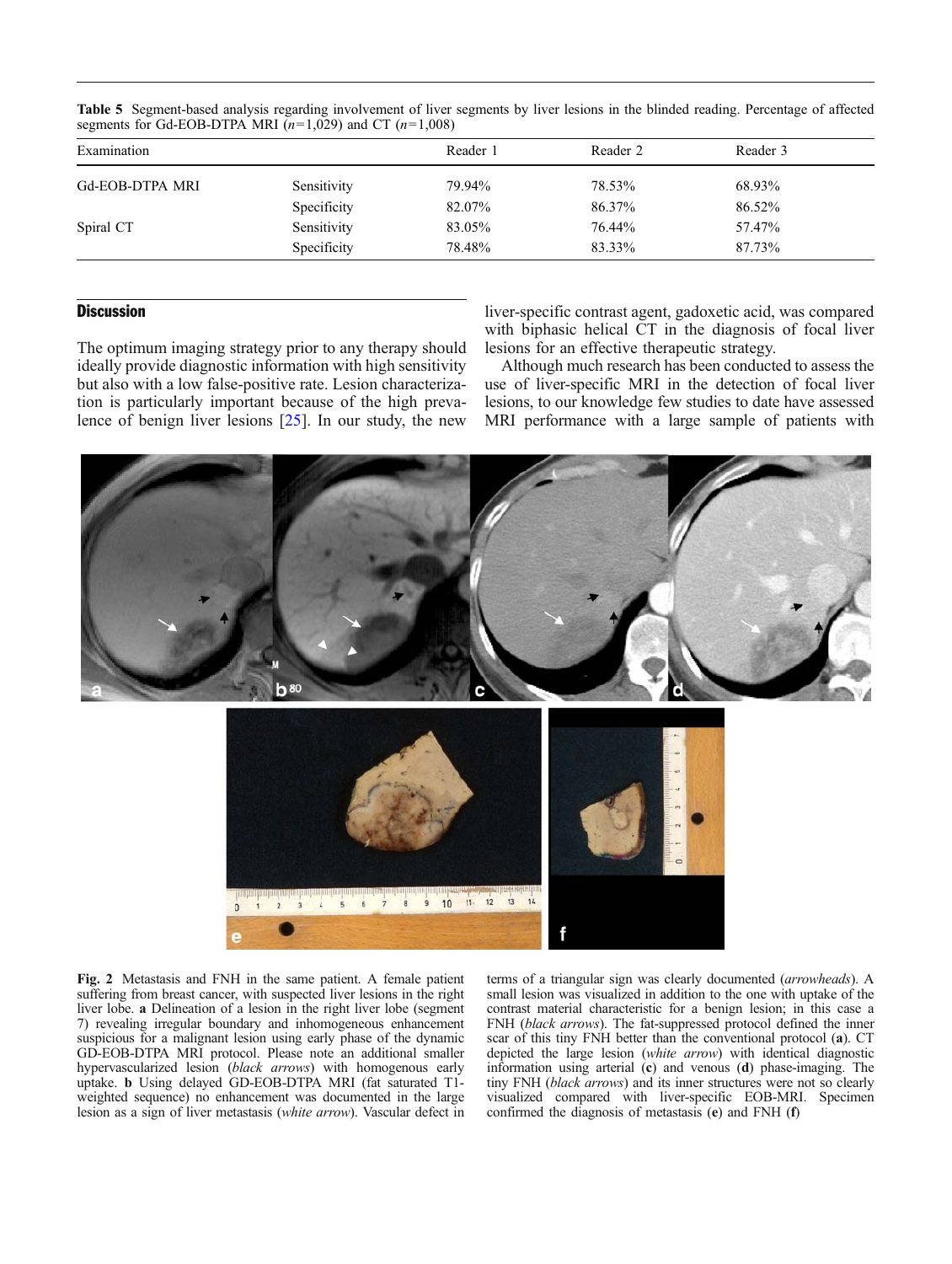|                  | Clinical study                               |                                        | Blinded reading                              |                                        |                                              |                                        |                                              |                                           |
|------------------|----------------------------------------------|----------------------------------------|----------------------------------------------|----------------------------------------|----------------------------------------------|----------------------------------------|----------------------------------------------|-------------------------------------------|
|                  |                                              |                                        | Reader 1                                     |                                        | Reader 2                                     |                                        | Reader 3                                     |                                           |
|                  | No. of<br>patients<br>with any<br>difference | No. of patients<br>with EOB-<br>MRI>CT | No. of<br>patients<br>with any<br>difference | No. of patients<br>with EOB-<br>MRI>CT | No. of<br>patients<br>with any<br>difference | No. of patients<br>with EOB-<br>MRI>CT | No. of<br>patients<br>with any<br>difference | No. of<br>patients with<br>EOB-<br>MRI>CT |
| Classification   |                                              | $P=0.0058$                             | 42                                           | $27(64.8\%)$ ,<br>$P=0.6033$ , n.s.    | 48                                           | $24(50\%)$ ,<br>$P=0.7569$ , n.s.      | 73                                           | $54(74\%)$ ,<br>$P=0.0003$                |
| Characterization |                                              | $P=0.0241$                             | 48                                           | $26(54.2\%)$ ,<br>$P=0.4230$ , n.s.    | 51                                           | $29(56.9\%)$<br>$P=0.6054$ , n.s.      | 62                                           | $48(77.4\%)$ ,<br>$P=0.0006$              |

<span id="page-8-0"></span>Table 6 Analysis on patient level regarding differential diagnosis: clinical study and blinded reading. Sensitivity for classification and characterization of matched lesions in the per protocol set

histopathologically confirmed lesion diagnoses. Sensitivities and specificities are considered mainly on the basis of lesion counting without any SOR. Our study used a very rigorous analysis, including tracking and matching of detected lesions in each modality to verify each single lesion. The highest possible SOR—histopathology and/or IOUS—was obtained to prove the presence of each individual lesion and its localization. Consequently, the results with regard to sensitivities and specificities were expected to be numerically lower when compared with the published studies.

Our results for accuracy in diagnosis of biphasic helical CT are well comparable with published clinical studies with a large sample of patients (more than 50) [\[26,](#page-10-0) [27\]](#page-10-0). Kamel et al. [[28\]](#page-10-0) found sensitivities between 69 and 71%, and specificities between 86 and 91% in a blinded reading evaluation. Compared with our segment-based evaluation, they used a less accurate lesion tracking procedure based on the liver lobes. In a multicenter study using contrastenhanced MRI, sensitivity values were documented to a percentage between 69.3% and 79.9% [\[15\]](#page-9-0) in an off-site reading using a modified tracking procedure. The interpretation of these obvious differences in numerical values should take the strictly preselected patient population in our study into consideration. Patients were only included if already scheduled for surgery, revealing a reduced likelihood to detect additional lesions. Concerning the data of our study, the clinical results were numerically higher when compared with the blinded reader results. The main reason might be that the on-site investigators had knowledge of patient-related information.

In general, the number of false-positive lesions was relatively high for all modalities. One reason—a limitation of our study—is the availability of histopathology for lesion detection in only 205 of the 302 SOR proven lesions. Proof of remaining lesions results from IOUS, which was used as second best possible SOR when resected specimens were not available. However, in the literature the published rates for sensitivity of IOUS range from 80 to 98% [[29](#page-10-0)–[31\]](#page-10-0). Mainly subcapsular lesions and small cysts are often missed, which are excellently delineated using MRI. Nevertheless, the aim of our trial was to show the results for the entire liver of patients, as this is the only method to

reflect the true disease status of a patient and not to encounter only malignant lesions. Our study results revealed a statistically significant increase in sensitivity for lesion detection in both the clinical evaluation and the blinded reading after Gd-EOB-DTPA. Even the standard of care—spiral CT—was worse compared with MRI by detecting more false positive lesions.

In the analysis for lesion delineation a high number of lesions smaller than 1 cm were additionally correctly detected and localized by Gd-EOB-DTPA MRI compared with CT in the clinical as well in the blinded read. This is relevant as the size of liver lesions is an important prognostic factor in malignant liver disease. In patients with metastatic colorectal cancer, IOUS documented only 50% of all liver metastases smaller than 1 cm [[35](#page-10-0)].

With the introduction of multidetector-row CT, increased detection rates—especially of small lesions have been reported in the literature using thinner sections for scanning [[32](#page-10-0)], although an overall effective slice thickness of 5 mm—as used in our CT series—offered to be the best compromise for diagnostic imaging of focal liver lesions with additional information due to thinner sections in special cases [[33](#page-10-0), [34](#page-10-0)].

Furthermore, classification and characterization of Gd-EOB-DTPA MRI versus CT was evaluated. A superiority of Gd-EOB-DTPA MRI was observed in the on-site and off-site readings, and was rated as statistically significant in the clinical study compared with CT. The diagnostic capability to differentiate between malignant and benign lesions was improved using Gd-EOB-DTPA MRI compared with CT.

Dynamic imaging represents an obligatory tool for the characterization of focal liver lesions in MRI [[36](#page-10-0), [37](#page-10-0)]. Gd-EOB-DTPA is a hepatocyte-specific contrast agent, which has the transient, less intense blood pool properties of an extracellular contrast agent using early scanning and dynamic features [\[38,](#page-10-0) [39\]](#page-10-0) for differential diagnosis of liver tumors. As a second effect it has the prolonged T1 shortening effect on liver parenchyma as well as hepatocyte-selective enhancement of liver tumors [\[40](#page-10-0)–[42](#page-10-0)]. To prove the effectiveness of this new liver-specific compound for differential diagnosis of liver tumors in a more general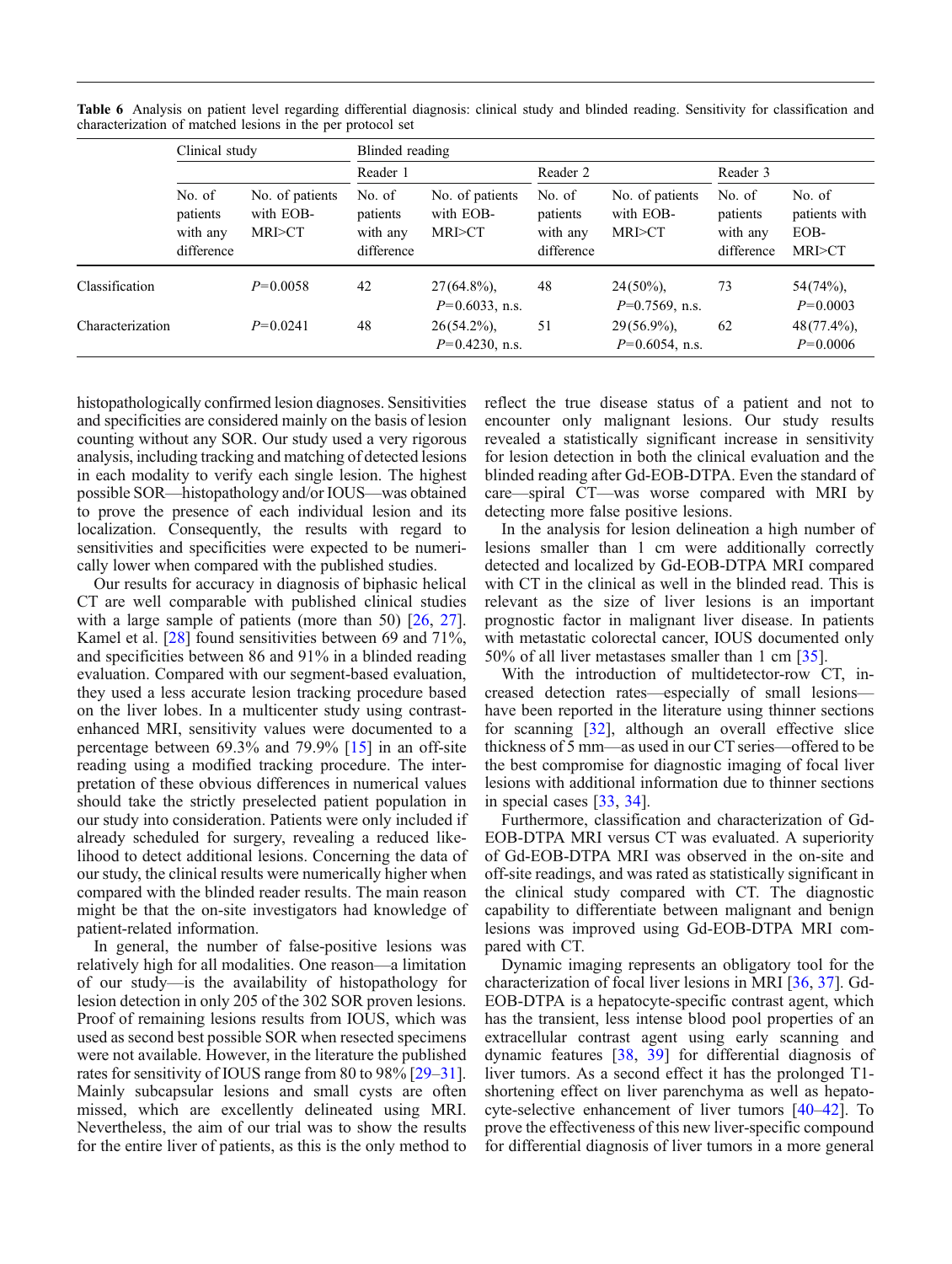<span id="page-9-0"></span>population as well in underlying severe liver cirrhosis, additional studies will have to be performed with a special focus on histopathological correlation.

In this highly preselected collective, a change in surgical therapy was documented in 14.5% of the patients, which is an important finding and can be considered as an increase in the accuracy of a preoperative planning of liver resection. One limitation of our data is that the information about the surgical procedure was given by the radiologist and not by the surgeon, but all the investigators taking part in this study were highly experienced abdominal radiologists with close relation to their respective surgical departments.

In conclusion, the results of the present study indicate that MRI using the new liver-specific hepatobiliary compound, gadoxetic acid, is safe. The detection rate is comparable with CT, with a higher rate of detected small lesions and a distinctly lower rate of false positive results. Additional information for differential diagnosis is achieved using gadoxetic acid-enhanced perfusion and hepatocyte-specific MR-imaging for the characterization of malignant versus benign liver lesions and classification according to lesion type. Gadoxetic acid-enhanced MRI is superior to CT in the overall analysis for the therapeutic approach in liver-imaging regarding lesion detection, localization, delineation, differential diagnosis, and management of patients.

Acknowledgements The authors especially want to thank Martina Franz for the supervision of the clinical study conduct.

### **References**

- 1. Vogl TJ, Eichler K, Straub R, Engelmann K, Zangos S, Woitaschek D, Bottger M, Mack MG (2001) Laserinduced thermotherapy of malignant liver tumors: general principals, equipment(s), procedure(s), side effects, complications and results. Eur J Ultrasound 13:117–127
- 2. Lorenz M, Staib-Sebler E, Hochmuth K, Heinrich S, Gog C, Vetter G, Encke A, Muller HH (2000) Surgical resection of liver metastases of colorectal carcinoma: short and long-term results. Semin Oncol 27(Suppl 10):112–119
- 3. Lindberg CG, Lundstedt C, Stridbeck H, Traberg KH (1993) Accuracy of CT arterial portography of the liver compared with findings at laparotomy. Acta Radiol 34:139–142
- 4. Heiken JP, Weyman PJ, Lee JK et al (1989) Detection of focal hepatic masses: prospective evaluation with CT, delayed CT, CT during arterial portography and MR imaging. Radiology 171:47–51
- 5. Soyer P, Bluemke DA, Hruban RH, Sitzmann JV (1994) Hepatic metastases from colorectal cancer: detection and false-positive findings with helical CT during arterial portography. Radiology 193:71–74
- 6. Paulson EK, Baker, ME, Hilleren DJ et al (1992) CT arterial portography: causes of technical failure and variable liver enhancement. AJR Am J Roentgenol 159:745–749
- 7. Kuszyk BS, Bluemke DA, Urban BA et al (1996) Portal-phase contrastenhanced helical CT for the detection of malignant hepatic tumors: sensitivity based on comparison with intraoperative and pathologic findings. AJR Am J Roentgenol 166:91–95
- 8. Bonaldi VM, Bret PM, Reinhold C, Atri M (1995) Helical CT of the liver: value of an early hepatic arterial phase. Radiology 197:357–363
- 9. Hollett MD, Jeffrey RB Jr, Nino-Murcia M, Jorgensen MJ, Harris DP (1995) Dual-phase helical CT of the liver: value of arterial phase scans in the detection of small  $\overline{(\leq 1.5 \text{ cm})}$  malignant hepatic neoplasms. AJR Am J Roentgenol 164:879–884
- 10. Van Hoe L, Baert AL, Gryspeerdt S et al (1997) Dual-phase helical CT of the liver: value of an early-phase acquisition in the differential diagnosis of noncystic focal lesions. AJR Am J Roentgenol 168:1185–1192
- 11. Paulson EK, McDermott VG, Keogan MT, De-Long DM, Frederick MG, Nelson RC (1998) Carcinoid metastases to the liver: role of triple phase helical CT. Radiology 206:143–149
- 12. Pawluk RS, Tummala S, Brown JJ, Borrello JA (1999) A retrospective analysis of the accuracy of T2-weighted images and dynamic gadoliniumenhanced sequences in the detection and characterization of focal hepatic lesions. J Magn Reson Imaging 9:266–273
- 13. Ward J, Naik D, Guthrie A, Wilson D, Robinson PJ (1999) Hepatic lesion detection: comparison of MR imaging after administration of superparamagnetic iron oxide with dual-phase CT by using alternative-free response receiver operating characteristic analysis. Radiology 210:459–466
- 14. Semelka RC, Martin DR, Balci C, Lance T (2001) Focal liver lesions: comparison of dual-phase CT and multisequence multiplanar MR imaging including dynamic gadolinium enhancement. Magn Reson Imaging 13:397–401
- 15. Petersein J, Spinazzi A, Giovagnoni A, Soyer P, Terrier F, Lencioni R, Bartolozzi C, Grazioli L, Chiesa A, Manfredi R, Marano P, Van Persijn Van Meerten EL, Bloem JL, Petre C, Marchal G, Greco A, McNamara MT, Heuck A, Reiser M, Laniado M, Claussen C, Daldrup HE, Rummeny E, Kirchin MA, Pirovano G, Hamm B (2000) Focal liver lesions: evaluation of the efficacy of gadobenate dimeglumine in MR imaging-a multicenter phase III clinical study. Radiology 215:727–736
- 16. Ros PR, Freeny PC, Harms SE et al (1995) Hepatic MR imaging with ferumoxides : a multicenter clinical trial of the safety and efficacy in the detection of focal hepatic lesions. Radiology 196:481–488
- 17. Torres CG, Lundby B, Tufte Sterud A, McGill S, Gordon PB, Bjerknes HS (1997) MnDPDP for MR imaging of the liver: results from the European phase III studies. Acta Radiol 38:631–637
- 18. Vogl TJ, Kümmel S, Hammerstingl R, Schellenbeck M, Schumacher G, Balzer T, Schwarz W, Müller PK, Bechstein WO, Mack MG, Söllner O, Felix R (1996) Liver tumors: comparison of MR imaging with Gd-EOB-DTPA and Gd-DTPA. Radiology 201:59–67